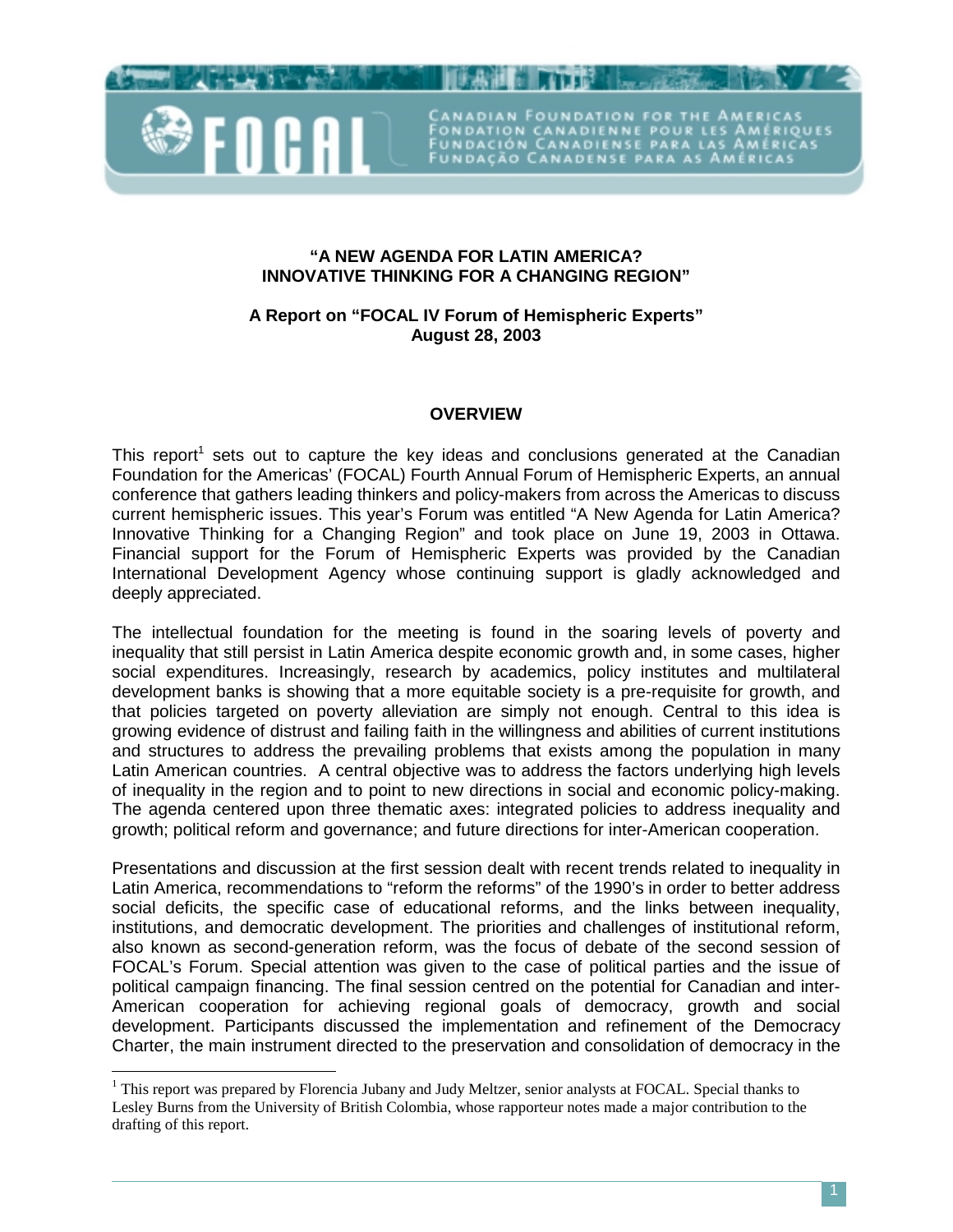Hemisphere, and considered prospects for the upcoming Special Summit in Mexico (January 2004). The report looks at each of these themes in turn and offers some forward looking ideas for Canada to further support Latin America's priorities for equity and growth.

## **I. NEW DIRECTIONS IN SOCIAL POLICY: INTEGRATING POLICIES TO ADDRESS INEQUALITY, POVERTY AND GROWTH**

# Recent Trends in Inequality:

According to Inés Bustillo, Director of the Washington DC Office of the United Nations Commission for Latin America and the Caribbean (ECLAC), recent trends in inequality are marked by:

- 1. **Deterioration in income distribution**. Between 1990 and 1999, income distribution worsened in most countries of the region. While income distribution remained unchanged in a few countries, improvement was recorded only in Uruguay, Colombia and Honduras.
- 2. **Weak employment generation**, particularly in South America, with variable mixes of unemployment and labour informality.
- 3. **Weak growth-poverty reduction links**. In the period 1997-2001, the reduction of poverty slowed down, as seen by the relationship between poverty and GDP per capita, and the number of poor people in the region grew by more than 10 million.



**Inés Bustillo, Director, Washington<br>Office, UN - ECLAC** 

4. **An increase in social spending as a percentage of the GDP, albeit with large regional divergence**. The rise in social spending coincided with more selective criteria and targeting, and with the decentralization in the provision of social services. Countries that devoted 5% to 10% of GDP to social spending: Honduras, Guatemala, Paraguay, Dominican Republic, Peru, Venezuela, and Mexico. Countries that devoted between 10% and 22%: Uruguay, Brazil, Argentina, Chile, Costa Rica, and Colombia.

Such worrisome trends can largely be explained by slow and unstable growth, and adverse structural patterns. In turn, deficient growth was a result of high capital account instability, procyclical macroeconomic policies, high frequency of domestic financial crisis, and the resulting low investment and social "ratchet effects". Conversely, adverse structural patterns were related to concentration in non-dynamic world markets, weak growth returns (reduced linkages and increased dualism), and high financial requirements at slow rates of growth.

# Proposal for an integrated inequality – poverty – growth strategy

To deal with the drivers of persistently high levels of inequality – poor growth and negative structural patterns – ECLAC proposes a three-pronged approach involving a broad view of macroeconomic stability based on counter-cyclical policies; high quality productive infrastructures; and a long-term and integrated social policy (education-employment-social protection). See Box 1.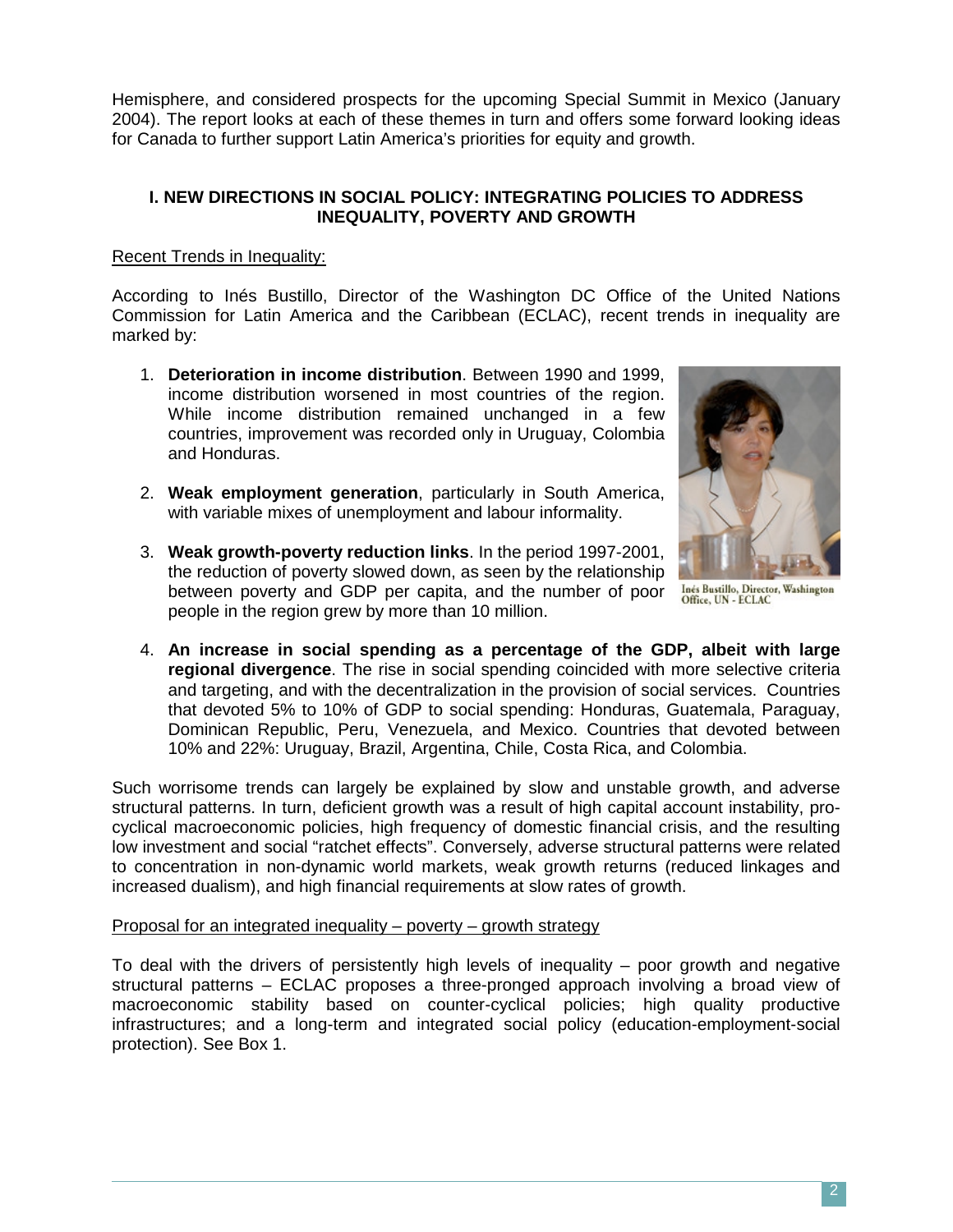# **Box 1**

#### **BROAD VIEW OF MACROECONOMIC STABILITY: THE ROLE OF COUNTER-CYCLICAL POLICIES**

Avoid unsustainable public and private deficits Avert financial disequilibria in both flows and balance sheets Multiple macroeconomic policy targets, within a framework encompassing the entire business cycle Prudent management of macroeconomic flexibility

>Counter-cyclical macroeconomic management should become the framework of IFIs

#### **MACROECONOMIC POLICIES ARE NOT ENOUGH: THE ROLE OF PRODUCTIVE DEVELOPMENT STRATEGIES**

 $\triangleright$  High quality infrastructure >Innovation systems that accelerate the accumulation of technological capacities Support for structural transformation •Diversification of the export base •Production linkages of exports and FDI with other domestic economic activities •Formation of production clusters •Restructuring of noncompetitive sectors >A new role for domestic and regional markets?

# **IMPROVED SOCIAL LINKAGES**

**Three essential components** 

•A long term social policy aimed at improving equity and guaranteeing inclusion •Economic growth that guarantees the growth of quality employment •Reduction of the productivity gaps (dualism) between different sectors and economic agents **Integrated policy**  •Education •Employment •Social protection **Disparities in income distribution are an essential constraint to economic growth in Latin America** 

*Based on presentation and slides by panelist Inés Bustillo, ECLAC*

#### Education and Inequality

A recurrent topic throughout the conference was the need for a more integrated approach to social policy, one that would encompass education, employment, and social protection as key, inter-related aspects of human development. The need for renewed efforts in education, possibly the single most important factor affecting inequality in Latin America, was emphasized.

Education remains a challenge for most countries due to the practical impediments to effective reform, as well as the failure to align reforms with broader national development agendas.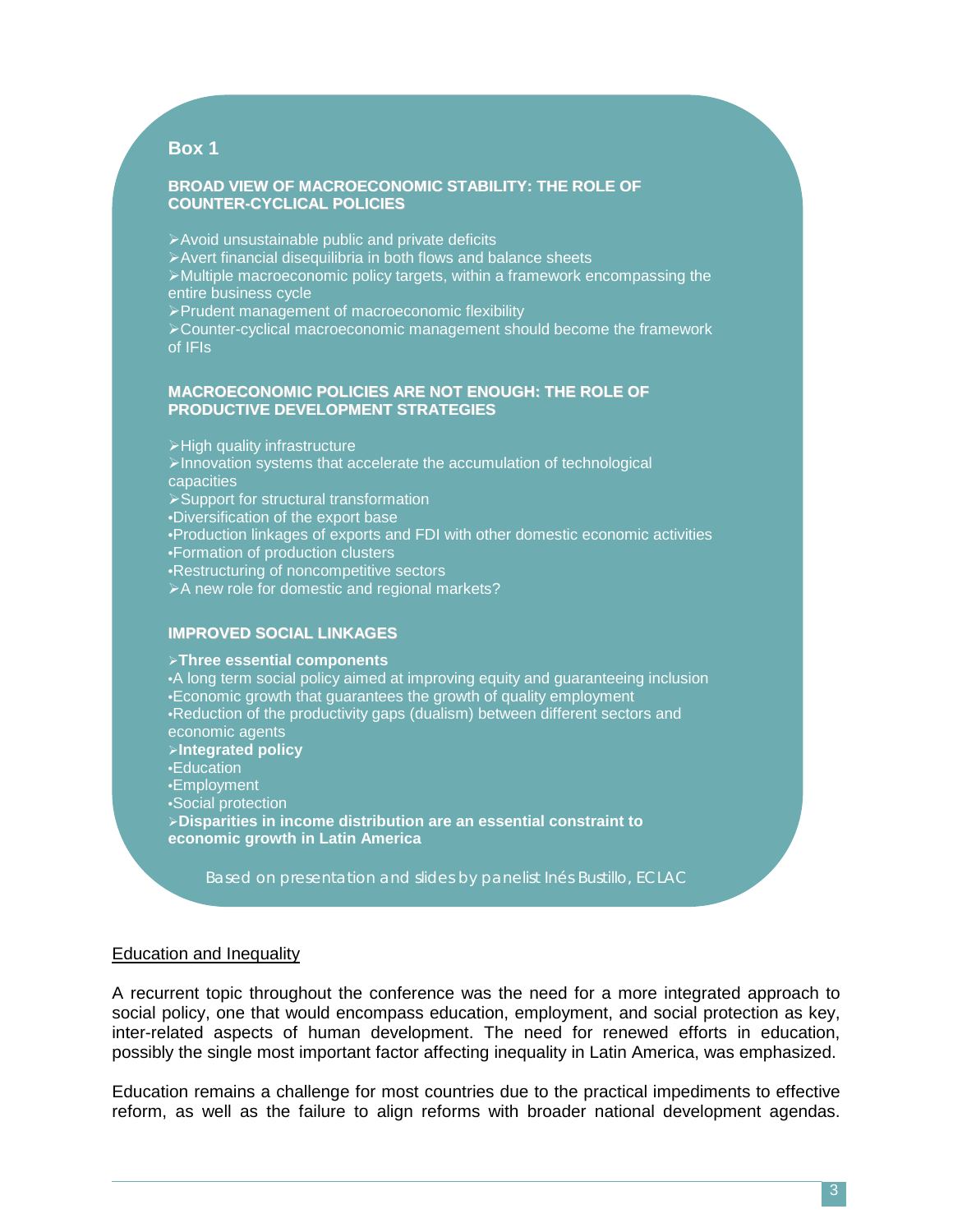Ongoing funding shortages, an overly centralized educational model, high drop out rates and a lack of opportunities for graduates of higher education have resulted in low student achievement. The low returns on education in its current state are particularly striking, as one participant pointed out, it takes an estimated minimum of twelve years of schooling to create the opportunity to raise an individual's living standard above the poverty line. This minimum is higher than the average number of school years completed in most countries in the region, as demonstrated by in Box 2.

| <b>Country</b>            | <b>Average Years of Schooling</b><br>(Avg. of both sexes) |              |
|---------------------------|-----------------------------------------------------------|--------------|
|                           | <b>Urban</b>                                              | <b>Rural</b> |
| Argentina                 | 10.1                                                      | m.           |
| <b>Bolivia</b>            | 10.1                                                      | 6.3          |
| <b>Brazil (1999)</b>      | 7.5                                                       | 4.9          |
| <b>Chile</b>              | 10.6                                                      | 8.9          |
| Colombia                  | 9.2                                                       | 6.5          |
| <b>Costa Rica</b>         | 8.6                                                       | 7.0          |
| Ecuador                   | 9.9                                                       | 7.1          |
| <b>El Salvador</b>        | 9.7                                                       | 5.7          |
| Guatemala (1998)          | $7.\overline{5}$                                          | 3.6          |
| Honduras (1999)           | 7.6                                                       | 4.9          |
| <b>Mexico</b>             | 9.7                                                       | 7.5          |
| Nicaragua (1998)          | 7.5                                                       | 4.2          |
| Panama (1999)             | 10.0                                                      | 8.0          |
| Peru (1999)               | 10.2                                                      | 7.2          |
| <b>Dominican Republic</b> | 9.4                                                       | 6.7          |
| <b>Uruguay</b>            | 9.4                                                       | e e s        |

**Box 2** 

*Source: Data taken from the Economic Commission for Latin America and the Caribbean, Social Panorama of Latin America, 2001-2002 Table 30.* 

Inequitable access to education and a disjuncture between education systems and labour market demands also persist. Panelist Daniel Morales-Gómez also highlighted the need to implement a system for monitoring and evaluation of education systems and reforms. The absence of assessment mechanisms contributes to a lack of accountability and persistent poor quality at all levels. At a macro-level, education reform needs to be a part of a more integrated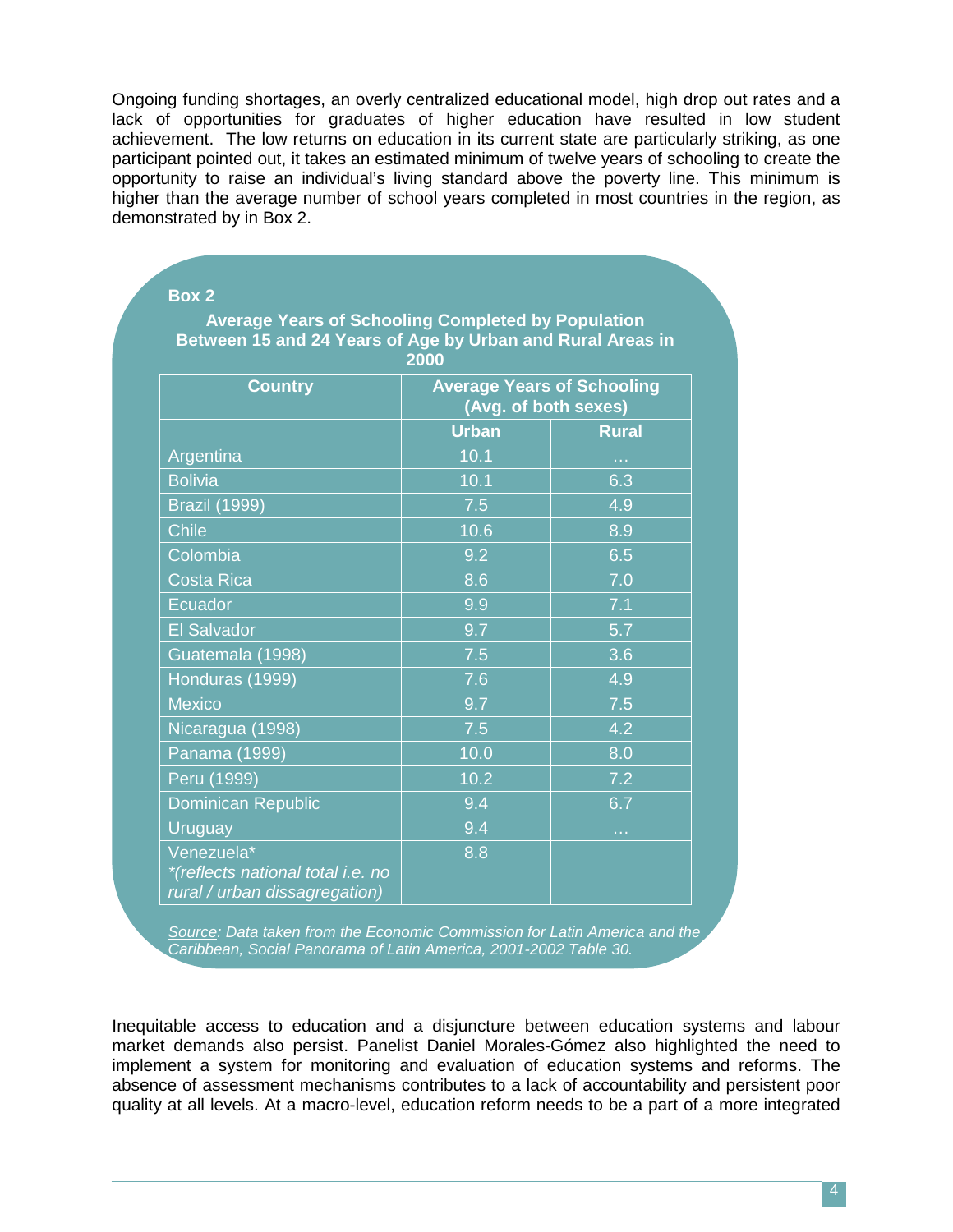approach to broader government reforms that take a comprehensive versus single sector approach based on a national development plan. The current emphasis on shortterm goals should shift towards building long-term capacity, improved financial sustainability and education planning that extends beyond the term of any single regime.



Daniel Morales-Gómez, Senior Partner, Social Development & Policy Group

# **Box 3**

# *Problems in current reform approaches…*

- Imbalance in attention and resources allocated to higher levels of education;
- Insufficient attention to management of education systems, monitoring and evaluation of current practices and reform processes;
- Insufficient taking into account broader contexts of national development, globalization and competitiveness;
- Slow rate of integrating cutting edge technologies into educational reforms.

## *What is required…*

- An integrated reform approach to education;
- A multidisciplinary approach to reforms – inter-sectoral links;
- Better articulation of policy, programming and delivery;
- Realistic objectives and time-frames for reforms;
- Mechanisms to measure progress;

## *Sources of opportunity***…**

- Signs of political and financial commitment;
- Increasingly integrated approaches to human development;
- A greater focus on quality, relevance and equity in education;
- Public –private partnerships and donor collaboration;
- A focus on decentralization and accountability;
	- **Introduction of new** technologies (ICTs).

*Based on presentation by Daniel Morales Gómez, Social Development and Policy Group Ltd.*

#### Linking Inequality and Democracy

Implementing sustainable sectoral reforms are also contingent upon the ability of citizens to articulate demands through effective participation in political processes. As panelist Roberto Patricio Korzeniewicz pointed out, poverty and inequality are detriments to state-society linkages, and contribute to the growing divisions between citizens and states and the overall weakening of democracy. The "empty box" syndrome, used to describe the failure of economic growth in the region to reduce poverty and inequality, was also used to illustrate the weakness of political and policy processes in addressing these challenges.



Roberto Patricio Korzeniewicz, Professor of Sociology, University of Maryland

Effective participation requires responsible government policy, but also a bottom up approach driven by an active civil society. Consequently, more effective avenues for interactions between government and civil society are required. Obstacles to achieving this are often a result of divisions within the civil sphere itself. Korzeniewicz pointed out that 'outsider groups' cultivate broad grass-roots support, but tend to have limited political influence. 'Insider groups' have vast networks of state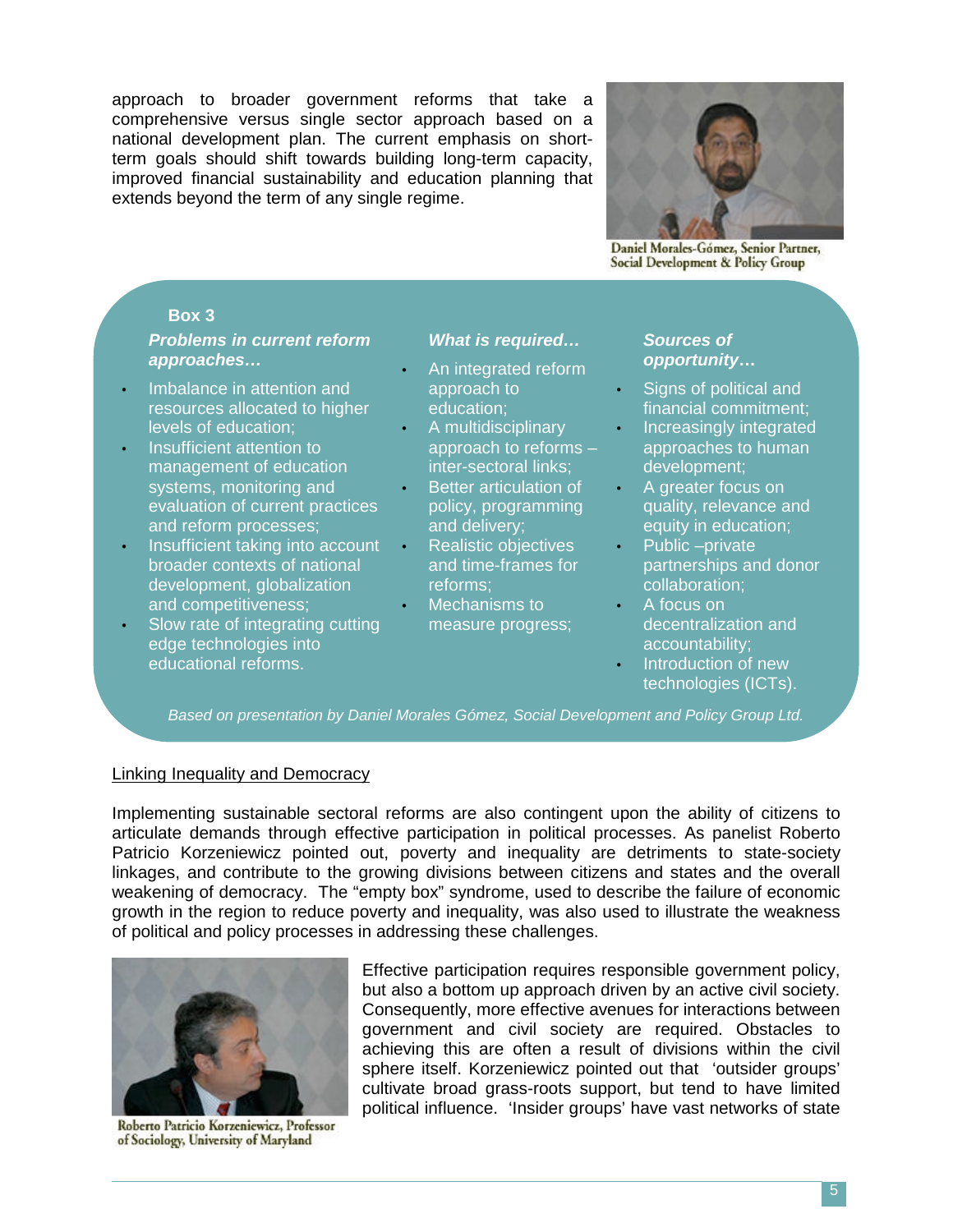influence that provide them with a privileged position vis-à-vis state contacts but tend to represent a more narrow set of interests. The development of a more integrated approach that balances political clout and inclusion could strengthen civil society's voice in Latin America's democratic institutions. A renewed focus on these issues among policy-makers and civil society organizations is a positive indicator in this regard.

# **II. GOVERNANCE AND POLITICAL REFORM**

A series of crises in the region in 2001-2003 laid bare the close relationship between governance and economic development. Effective institutions remain a key challenge for countries seeking to maximize the beneficial effects of market reforms and advance democratic and social development. The priorities and challenges of institutional reform, also known as second-generation reform, was the focus of presentations and debate of the second session of FOCAL's Forum. Special attention was given to the case of political parties and the issue of political campaign financing.

#### Second Generation Reforms:

"The state of institutional development furnishes the only variable that reliably predicts how developed a country is", concludes a recent paper by Levine and Easterly (2002). The need for a higher state of institutional development to effectively provide public goods, correct gross divergences in income distribution, and support a market economy, has become widely accepted in Latin America by individuals across the political spectrum. Such a task involving legal (i.e. property rights), regulatory (i.e. labour market and financial system), and political institutions (i.e. judiciary, civil service and political parties) has been dubbed "second generation reform" (SGR). Political complexity is probably the most salient feature of SGR, largely due to its technical intricacy, long-term impact, and adverse effect on powerful groups of society. Therefore, how to do it becomes the crux of second-generation reforms.

According to presenter Patricio Navia, from New York University, there are key political conditions that can improve the chances of success of second-generation reforms.

• *Electoral rules*: the combination of presidential systems with proportional representation (PR) for the legislature, common in Latin America, frequently result in presidents lacking the majorities in parliament necessary to pass reforms. Countries should consider majoritarian or less permissive PR systems to combine with presidentialism.



Patricio Navia, Coordinator, Center for Latin America and Caribbean Studies, New **York University** 

- *Timing of elections*: concurrent presidential, parliamentary and provincial/state moderates the risk of each election becoming a test of presidential popularity. Reducing the number of and synchronizing elections is likely to increase the overall support for federal government, as it prevents governors and legislators from campaigning against the central government.
- *Federal vs. provincial and local governments*: concurrent elections of local and provincial authorities with national elections may facilitate political alliances, might make ticket splitting easier and might strengthen responsible parties.
- • *"Historical opportunism"*: it is important to know and understand the countries past history and previous reform experiences. There will be more support for some type of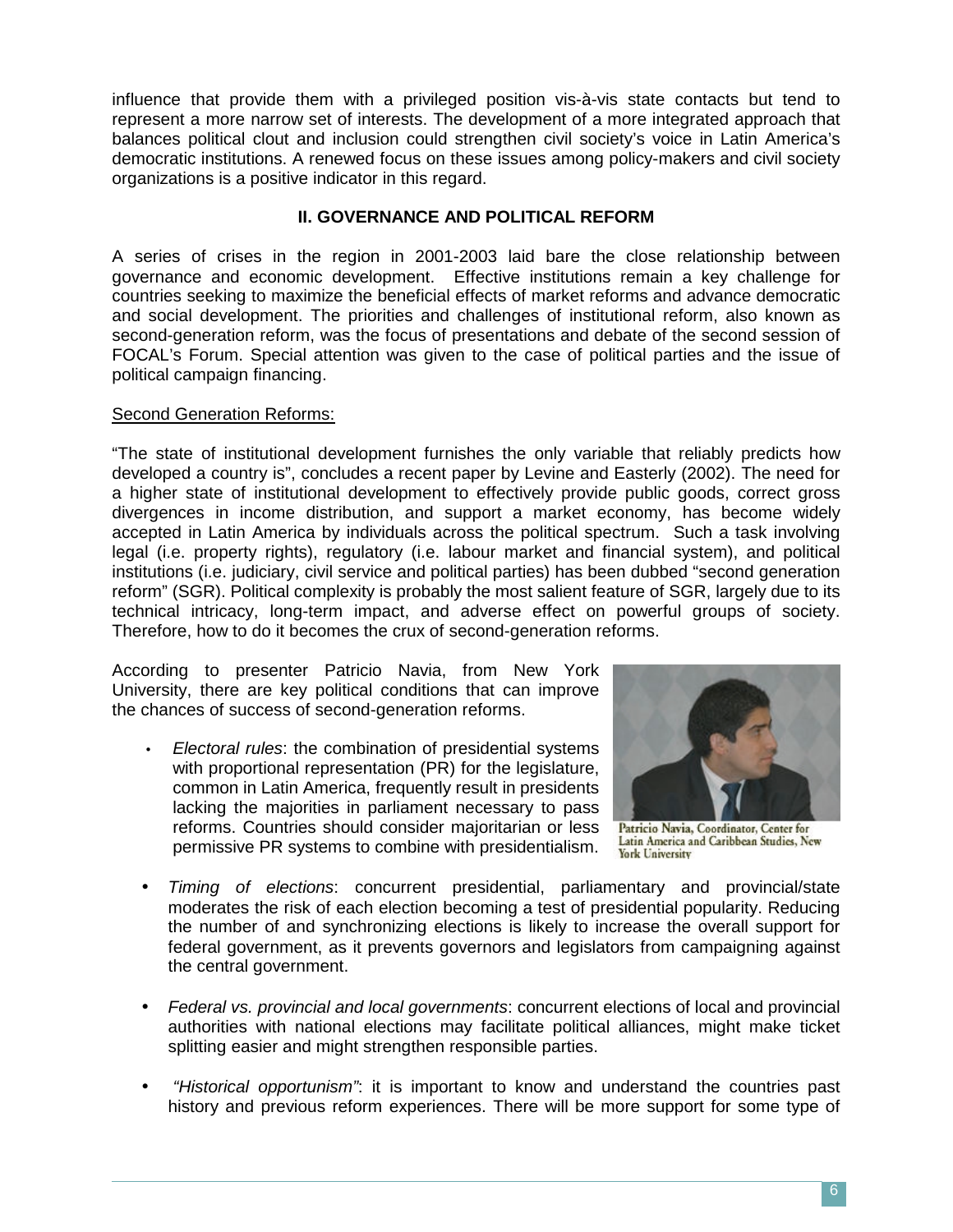reforms in some countries; judicial in Chile after dictatorship; banking reform in Argentina; military reform in Peru after Fujimori, etc.

Patricio Navia offered two words of caution on second-generation reforms. First, "one size fits all" solutions are inadequate as reforms should incorporate the unique histories and political cultures of individual countries. Second, for SGR to work countries need to combine good institutions with good leadership. While institutions are necessary but not sufficient, good leadership without good institutions risks ending up in populism.

í **Box 4** 

| <b>First Vs. Second Generation Reforms</b> |                                                                                                                                                                                                      |                                                                                                                                                                                                                                                                       |  |
|--------------------------------------------|------------------------------------------------------------------------------------------------------------------------------------------------------------------------------------------------------|-----------------------------------------------------------------------------------------------------------------------------------------------------------------------------------------------------------------------------------------------------------------------|--|
|                                            | <b>First Generation Reforms</b><br>(FGR)                                                                                                                                                             | <b>Second Generation Reforms (SGR)</b>                                                                                                                                                                                                                                |  |
| <b>Nature of</b><br><b>Reforms</b>         | FGR are statements about the<br>instruments to be used and<br>inputs needed to achieve certain<br>outputs.<br>FGR: macro-stabilization,<br>inflation, tariffs and budget cuts,<br>privatization, etc | SGR are statements about desired<br>outcomes (outputs) without adequate<br>information about the inputs needed.<br>SGR: delivery of public services,<br>institutions that create and maintain human<br>capital (and social capital), regulatory<br>institutions, etc. |  |
| Role of<br>the State                       | FGR were all about reducing and<br>limiting the discretionary power<br>of the state and giving more<br>power to the private sector.                                                                  | SGR are about reinventing the state, with<br>different powers and attributions. Not the<br>old ISI, all-powerful state, but a 'small but<br>muscular state.'                                                                                                          |  |
| <b>Losers</b>                              | In general, FGR victims were<br>often atomistic or too poor to<br>matter politically.                                                                                                                | SFR victims are the who's who of highly<br>organized and vocal groups (teachers,<br>local unions, government unions, medical<br>establishment, etc.)                                                                                                                  |  |

*Based on presentation prepared by Patricio Navia, New York University, from Navia and Velasco (2003)*

In the context of institutional reform, Shelley McConnell from the Carter Center prioritized accountability as paramount to effective democratic institutions and highlighted key reforms in this area. With regard to **horizontal accountability**:

- Ensuring independence and improved capacity of the judiciary towards better balance of powers;
- Systematic (versus ad hoc) support for 'special' state agencies such as ombudsmen and anticorruption commissions;
- Cooperation between legislature and executive (in presidential systems) in appointment of heads of 'oversight' institutions e.g. Attorney General, Comptroller General, with removal only with third party involvement Shelley McConnell, Associate Director, and substantial evidence;
- Effectiveness of delivery of government services as a measure of accountability/corruption levels within state departments.



Americas Program, The Carter Center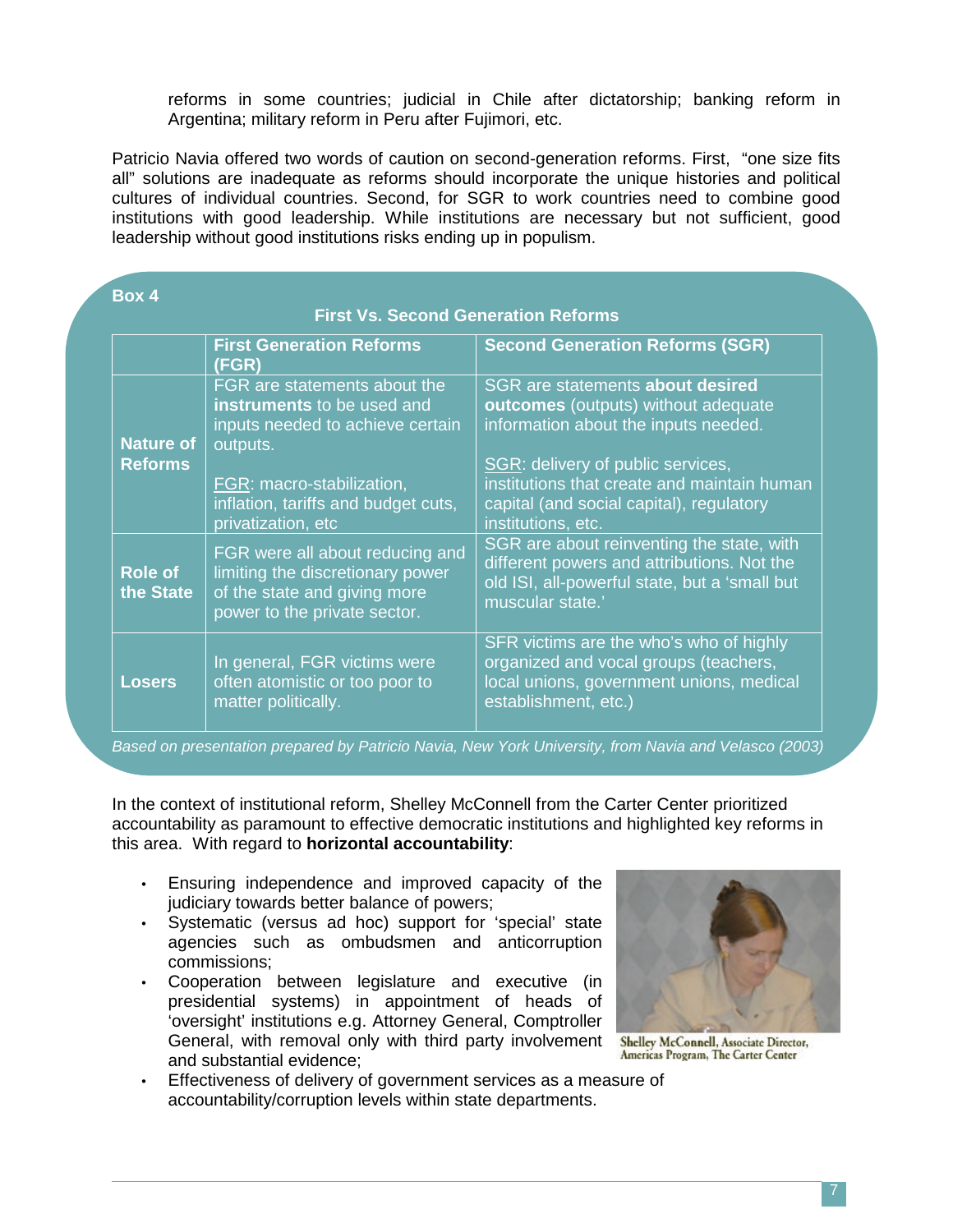Reforms to strengthen **vertical accountability** included:

- Implementation of meaningful access to information laws to empower citizens to demand accountability from government, with limited exclusions for privacy and national security, and a mechanism for appeal;
- Continued focus on fair elections, including increased attention to  $2<sup>nd</sup>$  generation' election observation in areas of human rights, inclusion, campaign financing and technical applications (registration, tallies etc.);
- Strengthening and democratizing political parties.

## Democratizing the democrats:

Political instability in the region can also be partially characterized as a crisis of political parties. Without strong party organizations, political leaders have one less mechanism for socialization into the democratic system; new talent is more difficult to recruit; and accountability is undermined. As panelist Max Cameron pointed out, viable parties moderate the parochial selfinterest of politicians by setting priorities, structuring uncertainty and providing long term goals



Max Cameron, Professor of Political Science, University of British Columbia

and tools for effective governance. Consequently, weak party systems are vulnerable to the emergence of populist leaders who bypass parliamentary institutions and tend to govern autocratically, in a manner reminiscent of some Latin American leaders in the mid-twentieth century such as Juan Domingo Perón, GetúlioVargas, and Lázaro Cárdenas. The case of Alberto Fujimori in Peru demonstrates the indispensability of parties as mechanisms of representation; without parties, voters have no coherent range of choices and few mechanisms to hold leaders accountable.

Weak political parties are also a symptom of a broader crisis of representation. The Latinobarómetro public opinion surveys show that public confidence in political parties and legislatures is lower than confidence in most other public institutions, such as the military and church. This can be partially attributed to the perception that political representatives are unresponsive, more interested in advancing personal political careers and catering to financial donor interests than to voters.

Falling public confidence in democratic institutions and political parties in particular has refocused attention on political financing, a key factor affecting the credibility of political parties. A recent Carter Center conference on "Financing Democracy: Political Parties, Campaigns, and Elections" (March, 2003), generated several conclusions in this area. Recognizing that individual countries' rules for financing will differ, it was advocated that they be based on a common of set basic principles regarding accountability, transparency, participation, and specific to the financing process, ensuring effective electoral competition whereby adequate resources and access to the media are available for candidates without selective use of state resources or unfair incumbency advantages.

A set of objectives and tools with which to achieve these goals were defined in the Statement of the Council of Presidents and Prime Ministers of the Americas at the Carter Center Conference. These include:

• **Limit long or negative campaigns** through restrictions on campaign spending, shortening length of campaigns, ensuring equitable access to media, banning or capping of paid political advertising, promoting public financing, and enforcing prohibitions against vote-buying.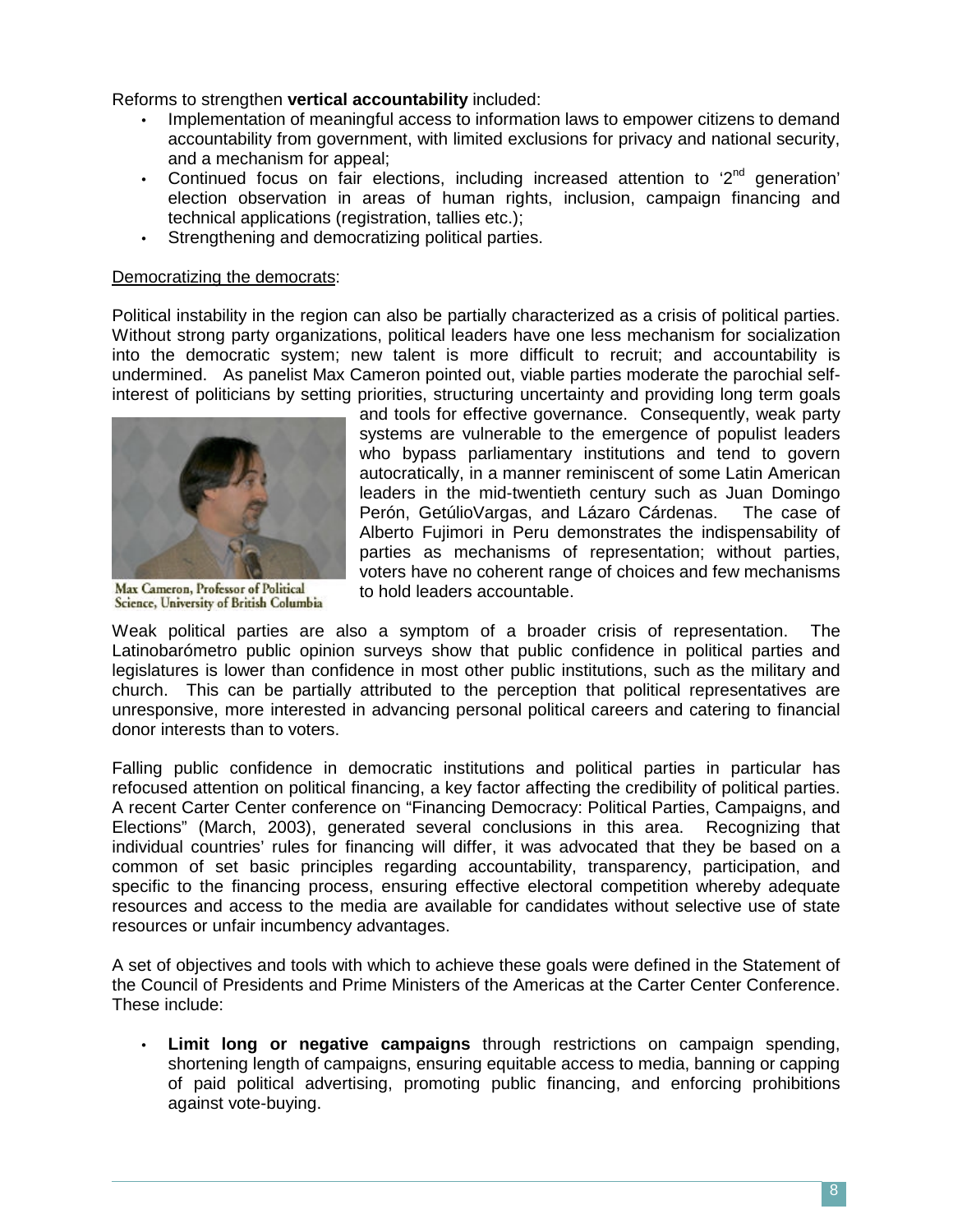- **Improvement in transparency and reduction of the influence of money by requiring disclosure of donations and expenditures** including: regular, public, audited reports of itemized expenditures including in-kind expenses; required media reports on advertising rates and any discounts given as political donations and maintain similar rates to those used between campaigns; prohibition of foreign contributions (with the exception of citizens abroad); and refusal of donations from organized crime or trafficking.
- **Promoting equity, participation and competition** through mixed funding systems with a substantial public component based on allocation by both proportional rules and flat rates to all; limited individual donations and encouragement for small individual donations perhaps through tax credits.
- **Institutions responsible for enforcement should provide both incentives and sanctions**; they should be independent, non-partisan and equipped with sufficient human and financial resources and authority to enforce laws.



## **H.E. Mr. Jorge Quiroga, Former President of Bolivia. Summary of keynote address "Challenges for Latin America"**

Drawing upon his political experience and recent research on political engineering in post-neoliberal democracies in Latin America at the Woodrow Wilson Center, Mr. Quiroga offered his reflections on new directions in economic and social policy making in the region.

Mr. Quiroga underlined the problem of corruption as a prevailing challenge in the region, emphasizing that it is not just an effort of

governments that is required, but societies' tolerance of corrupt practices also needs to be overcome. Priority for reform should accordingly focus on area of justice, fundamental in guaranteeing the rule of law and instrumental in ensuring accountability. Those agencies that deal directly with money such as tax collection and customs are highly vulnerable to corrupt practices and should therefore also be prioritized. While domestic action is essential, collective efforts at the international level are also necessary. According to Mr. Quiroga, the challenge for the upcoming Special Summit of the Americas in Mexico City (January 2004) is to address the unfulfilled agenda of institutional reform as a vehicle to tackling poverty.

Changes required in current trade rules in order to ensure growth and development in the region were highlighted. Mr. Quiroga paid special attention to the need for leveling the playing field, for example with the inclusion of compensatory funds in a future free trade agreement in the Americas. Moreover, current international trade rules must be modified to correct asymmetries in protectionist practices that prevent countries from reaping the benefits of liberalized trade. In Mr. Quiroga's view, Latin American countries were short-changed in the GATT / WTO Uruguay Round by being subjected to "XIX century rules for agricultural products and XXI century rules for planes and ships."

*\*Mr. Quiroga was president of the Republic of Bolivia from 2001 to 2002, and was Vice President (1997- 2001) during which time Bolivia's new national framework for development was implemented. The*  framework aims to accelerate poverty reduction through more effective use of resources and stronger *coordination among development partners. Viewed as a positive example for development in the region, the Canadian International Development Agency is re-orienting its programming based on this model to increase aid effectiveness.*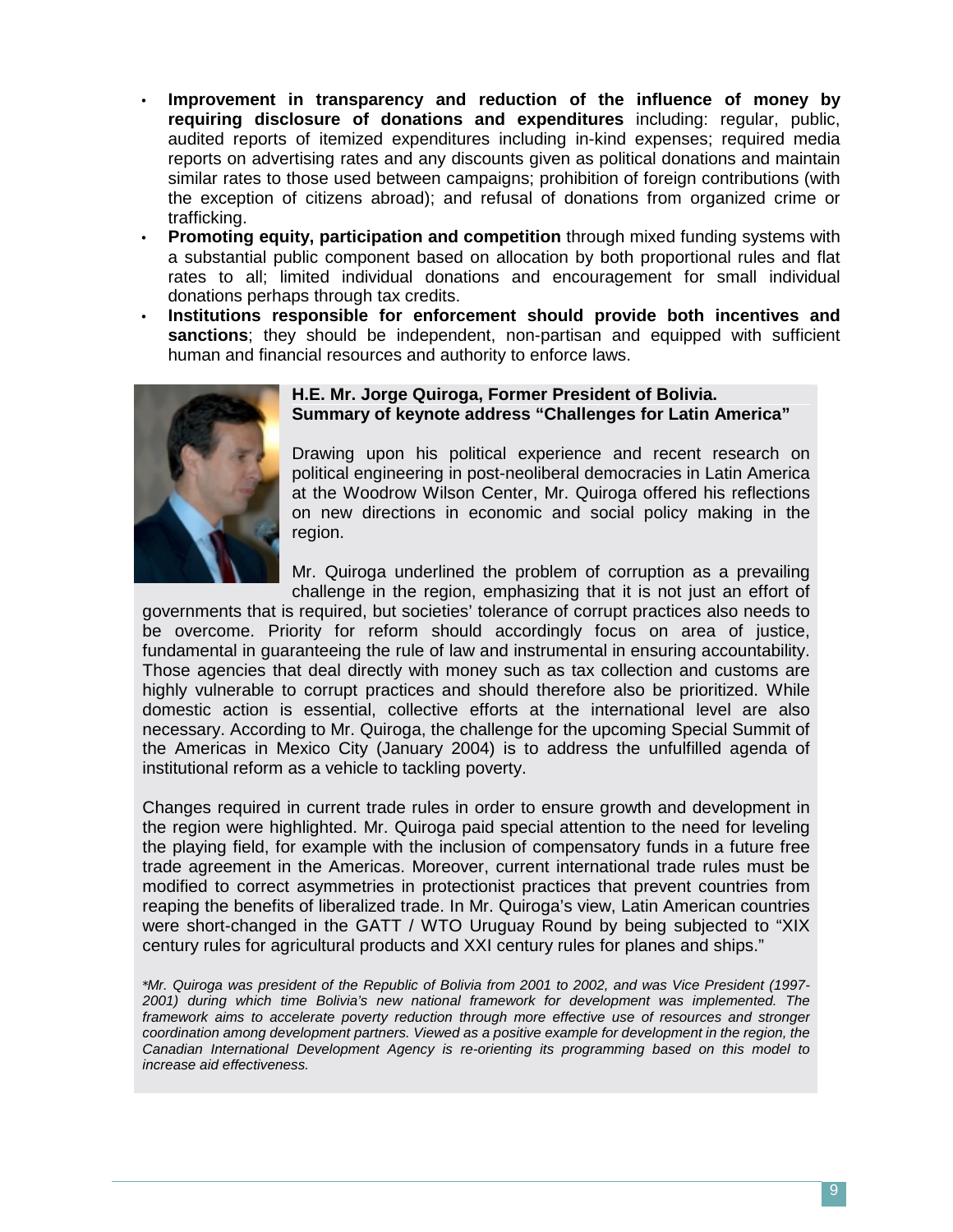# **III. FUTURE DIRECTIONS FOR INTER-AMERICAN COOPERATION**

New instruments such us the Inter-American Democracy Charter attest to the ongoing evolution of hemispheric collective action. At the same time, nearly a decade after the First Summit of the Americas and on the eve of the Special Summit in Mexico (January 2004), much remains to be done. Canada has a vested interest in seeing these processes come to fruition, as evidenced by its active role in the Inter-American system. Discussions in this session focused on the potential offered by Canadian and inter-American cooperation for achieving regional goals of democracy, growth and social development. Particularly, the session dealt with the Summit of the Americas process and with the implementation and follow up of the Democracy Charter, main instrument directed to the preservation and consolidation of democracy in the Hemisphere.

#### Canadian Foreign Policy towards Latin America:

Canada can and does have an impact in this hemisphere, which is not the case in many other regions of the world where it has become a marginal actor at best. Given Canadian foreign, trade and development policy objectives, Canada should continue to make the Americas a priority region. Canada's image in the eyes of the region was highest when it hosted the Summit of the Americas in Quebec City in April of 2001. There is post-summit concern, however, that the momentum that was established in the Summit process would be lost if Canada were to simply turn its attention elsewhere. This would be a strategic mistake as a decade or more of Canadian supported efforts are starting to show results. This concern being voiced, however, there does not seem to be any conscious turning away from the Americas.

Although Canadian-Latin American bilateral development programs have possibly the greatest 'felt impact' locally in the region, and in some cases represent progressive responsiveness (e.g. CIDA's new country program framework for Bolivia), it is through support and action at the inter-American level that Canada can contribute most effectively to the regional goals of democracy, growth and social development. Canada's full engagement in the group of inter-American institutions (OAS, IDB, PAHO) has helped to transform a number of institutions into entities with more clearly defined purposes. This is particularly evident at the Organization of American States (OAS) where our presence and encouragement of reform contributed to lift that organization out of a period of pronounced decline. After ten years of full participation, a number of Canadian initiatives have produced concrete results in a several important areas, such as the strengthening of democratic governance in the region. It has been widely argued, however, that to maintain an influential role in the hemisphere Canada needs to devote more resources to the region.

Canada's inter-American policy over the next five years would be most effective if concentrated in the areas of organizational reform. Priority should be accorded to issues of institutional reform with an emphasis on the ability of individual people to gain access to the instruments and programs of government. Within the inter-American system, Canada can be influential in the goal of refocusing of resources within the OAS and the IDB, especially in the areas relating to implementation of commitments made in the Summit of the Americas process. Another area of urgent attention is that of institutional symmetry so as to break down the compartmentalization that exists between the different entities and agencies of the inter-American system. Canada was urged to maintain its strong support for enhancing the operation of the Democracy Charter of the OAS.

# Role of the Organization of American States

The OAS has experienced significant accomplishments, and holds great promise as a regional institution capable of promoting, fostering and sustaining democratic governance throughout the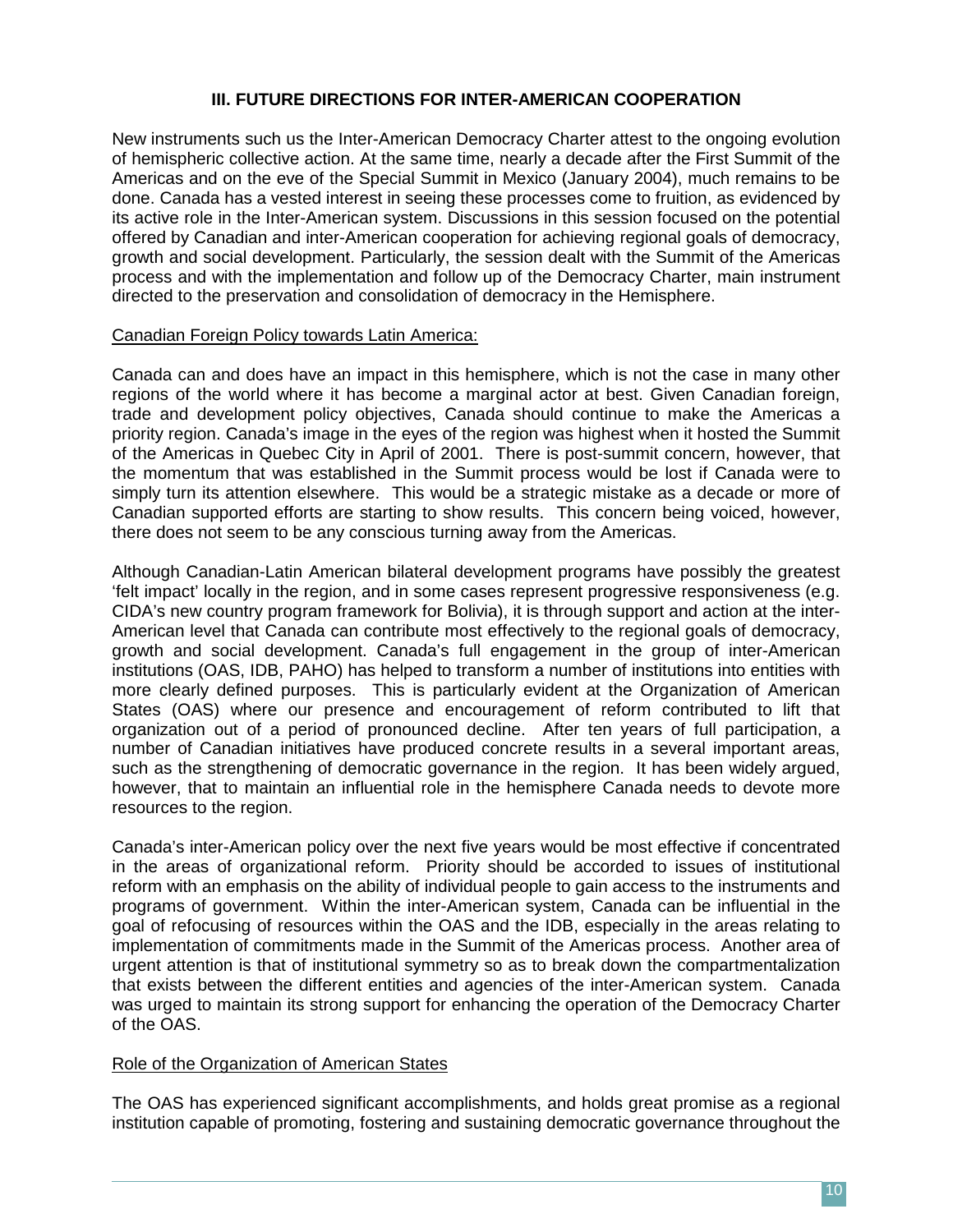hemisphere. Canada should capitalize on its previous support and substantive contributions to the OAS to rally other Member States in expanding existing capacity in centers of excellence such as the UPD. As the lead Inter American institution, the OAS requires more support to fulfill its existing responsibilities and this reality will someday have to be confronted by the Member States whose track record in this regard – sadly – is not positive.

Within the OAS, the Unit for the Promotion of Democracy (UPD) has a key role to play in the implementation of the Democratic Charter. Reaching agreement between the 34 Member States on the Charter itself was not an easy task and any considerations aimed at further amendments or changes will likely be set-aside for a while. As a multilateral policy instrument, however, the way in which the Charter is applied can certainly evolve and improve over time.

Progress can be made through a refinement in our understanding of the key components of democracy, and by promoting more research on effective democracy promotion and institution building. One way to encourage a positive evolution of the Charter is to develop an evaluation mechanism to assess progress in implementing the goals of the Charter. To track progress, one participant suggested the introduction of a multilateral evaluation mechanism similar to the consensus based recommendation system used to track progress in the fight against drugs and corruption (the MEM). Some participants felt that the Charter would also benefit from an external evaluation mechanism, to eliminate the political constraints of the Member States of the OAS.



Elizabeth Spehar, Director, Unit for the Promotion of Democracy, Organization of **American States** 

A universal threshold that identifies the conditions under which the Charter applies or is triggered would be a useful tool in clarifying the Charter's application. Chapter Four of the Charter sets out the mechanisms for defense and preservation of democracy. However, it is important that the Charter not be seen as punitive, but as a constructive force in generating resources to address ways of strengthening democratic governance, allowing for the application of preventive measures at the earliest sign of potential democratic threats. Bolstering early assistance capability will help reduce the stigmatism of having the Charter applied to one's country and shift the perception of its application away from being a sign of political failure. The Charter became the defining element of the Summit of the Americas in 2001. It remains to be seen to what extent questions about its development will be raised at the forthcoming interim Summit in Mexico, January 2004.

#### Special Summit of the Americas in Mexico – January 2004

Significant changes have altered the hemisphere since the last Summit in Quebec City (April 2001), heightening the importance of an interim meeting of leaders in the Americas before the next regularly scheduled Summit in 2005 in Argentina. Some of the major events that have taken place since the Quebec City Summit include the September 11 terrorist attacks against the United States, the financial crisis that swept Argentina and the invasion of Iraq. Within the region, a number of countries have experienced the ascension of new political leaders including in Brazil and Argentina. While not formally on the agenda for the Special Summit, the FTAA negotiations are heading towards their ultimate conclusion as negotiators race to meet the January 2005 deadline for an agreed final text of that agreement.

The planned Summit is an opportunity to re-engage U.S. interest in regional affairs and generally increases levels of confidence in the region. Moreover, the Mexico summit provides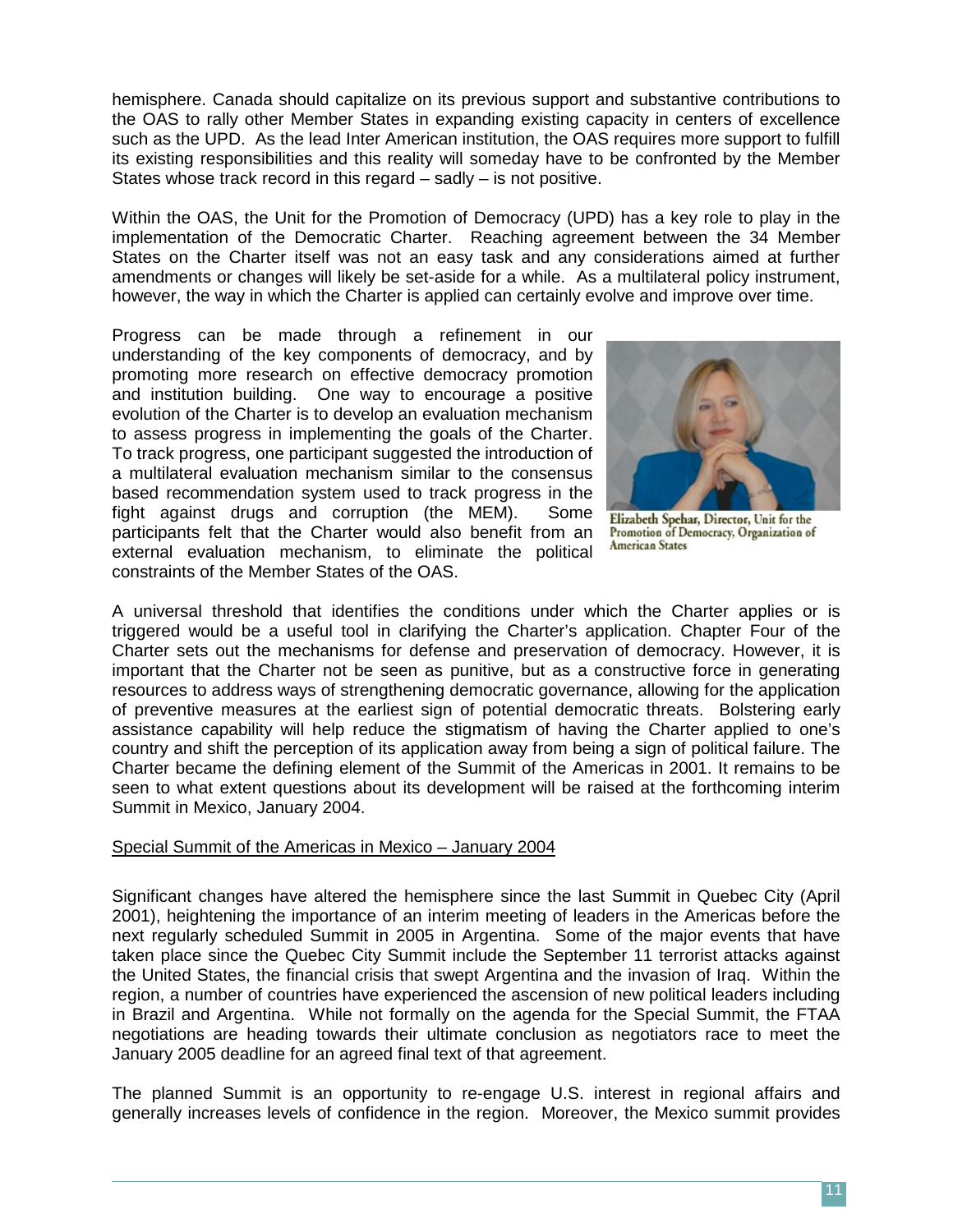an opportunity to regroup, refocus, and reaffirm integration priorities. Such closer integration has previously helped to build the confidence necessary to introduce the Inter-American Democratic Charter. The Summit can be used to ensure that the emphasis on trade integration is balanced by an equally robust social agenda. Based on discussions and conclusions emerging from FOCAL's Forum, the Summit could advance countries' efforts at improving equity and growth through second generation reforms by focusing on the pivotal theme of democratic governance.

# **IV. LOOKING FORWARD**

A central conclusion of FOCAL's IV Forum of Hemispheric Experts was that improved governance, particularly building effective institutions fostered by "lean and muscular states", is fundamental for Latin America to advance its goals of equity and growth. The concept of governance provides a useful framework from which to structure second generation reforms, by setting out the democratic principles underlying good government (transparency, accountability, rule of law etc.) and the intended outcome of reforms—the enhanced capacity to formulate and implement sound, equitable policies across all sectors.

The framework of 'governance' is also useful in making sense of the multiple international agendas for development in the Americas. The UN's Millennium Goals (2000), the Summit of the Americas Plan of Action (2001), and the Monterrey Consensus (2002) each define development objectives and strategies to achieve them. Given the paucity of financial and human resources, it is important that countries including Canada use an interconnected approach vis-à-vis these objectives by identifying areas where they overlap and where they can best add value. Canadian expertise in areas of priority for governance such as legislation and implementation of mechanisms for institutional transparency and accountability, and effective judicial systems, is most suited to assist Latin America's declared objectives of institutional capacity building. Canada should focus on the political as well as the administrative aspects of governance (policy implementation, management and regulation). Achieving effective governance demands a renewed and refined call for hemispheric cooperation; the opportunity to develop and articulate this shared vision can potentially arise at the upcoming Summit in Mexico.



Canadian Foundation for the Americas Fondation canadienne pour les Amériques Fundación Canadiense para las Américas Fundação Canadense para as Américas

1. Nicholas Street Suite 720 Ottawa, Ontario K1K 7B7 Canada Tel: (613) 562-0005 Fax: (613) 562-2525 E-mail: focal@focal.ca Website: http://www.focal.ca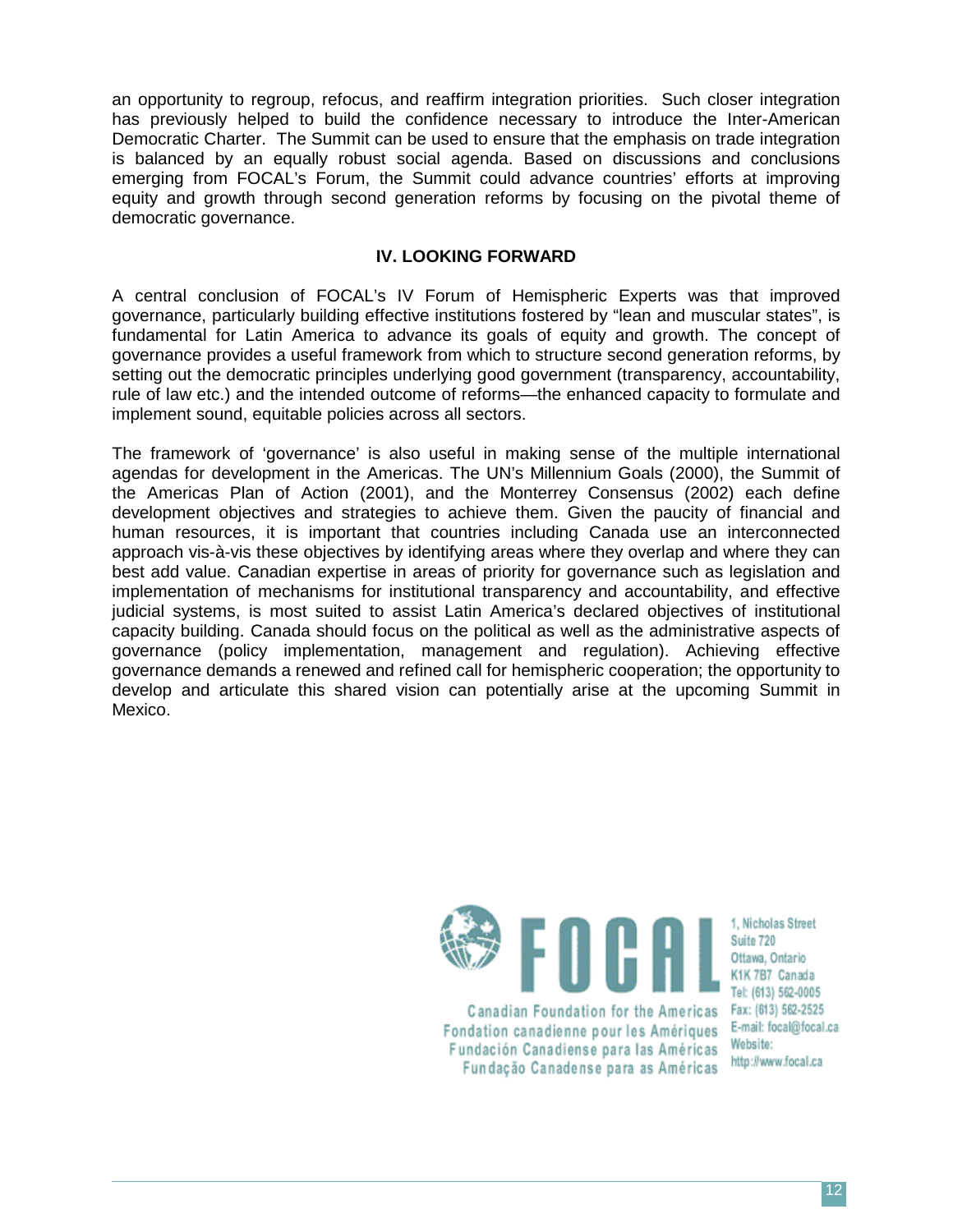#### **FORUM PARTICIPANTS**

**Maureen Appel Molot**, Professor of International Political Economy, Norman Paterson School of International Affairs, Carleton University

**Luis Barnola**, Senior Program Specialist, Institute for Connectivity in the Americas, International Development Research Centre, Ottawa

**Jean-Jacques Bastien**, Program Manager, Americas Branch, Canadian International Development Agency

**Louis Bélanger**, Director of the Institute and Associate Professor of International Relations, *Institut Québécois des hautes études internationales, Université Laval*

**Michael Bell**, Former Assistant Deputy Minister, Americas Branch, Department of Foreign Affairs and International Trade

**Carmelita Boivin-Cole**, Consultant

**Inés Bustillo**, Director, Washington Office, UN Economic Commission for Latin America and the Caribbean

**Max Cameron**, Professor of Political Science, University of British Columbia

**Graeme Clark**, Director, Mexico Division, Department of Foreign Affairs and International Trade

**Christine Climenhage**, Analyst, Western Hemisphere Division, Privy Council Office

**Laurie Cole**, FOCAL Analyst

**Catherine Conaghan**, Professor, Political Studies, Queen's University

**Winston Cox**, Deputy Secretary General, Commonwealth Secretariat

**Kenneth N. Frankel**, Partner, Torys Law Practice

**John Graham**, Chair, FOCAL Board of **Directors** 

**Monica Gruder Drake**, President, MGDrake **Consulting** 

**Paul Haslam**, Senior Analyst FOCAL

**José Herrán-Lima**, Director, South America Division, Department of Foreign Affairs and International Trade

**Annette Hester**, Director, Latin American Research Centre, University of Calgary

**Florencia Jubany**, Senior Analyst FOCAL

**Roberto Patricio Korzeniewicz**, Professor of Sociology, University of Maryland

**Christian Lapointe**, Director, Caribbean and Central America Division, Department of Foreign Affairs and International Trade

**Marc Lortie**, Assistant Deputy Minister, Americas Branch, and Prime Minister's

Personal Representative to the Summit of the Americas, Department of Foreign Affairs and International Trade

**Donald R. Mackay**, Executive Director, FOCAL

**Kerry Max**, Senior Economist, Americas Branch, Canadian International Development Agency

**Shelley McConnell**, Associate Director, Americas Program, The Carter Center **Judy Meltzer**, Senior Analyst FOCAL

**Daniel Morales-Gómez**, Senior Partner, Social Development & Policy Group

**Patricio Navia**, Coordinator, Center for Latin America and Caribbean Studies, New York **University** 

**Sharon O'Regan**, Deputy Director FOCAL

**Phillip Oxhorn**, Professor of Political Science, McGill University

**Claudia Paguaga**, Analyst FOCAL

**Jorge Quiroga**, Former President of Bolivia

**Beatrice E.Rangel**, Senior Advisor to the Chairman, Cisneros Group of Companies

**A.R.M. Ritter**, Chair, Dept. of Economics, Carleton University

**Mitchell Sharp**, Personal Advisor to the Prime Minister of Canada / Former Minister of Foreign Affairs

**Elizabeth Spehar**, Director, Unit for the Promotion of Democracy, Organization of American States

**Brian J.R. Stevenson**, Associate Vice-President International, University of Alberta

**Amanda Sussman**, Office of the Minister of Foreign Affairs, Department of Foreign Affairs and International Trade

**Anthony Tattersfield**, Partner, Raymond Chabot Grant Thornton

**Mario Torres**, Senior Partner, Social Development & Policy Group

**Cristina Warren**, Program Manager, Cuba Forum, FOCAL

**Michael C. Welsh**, Director General, Latin American/ Caribbean Bureau, Department of Foreign Affairs and International Trade **Jose Zaragoza**, FOCAL Analyst